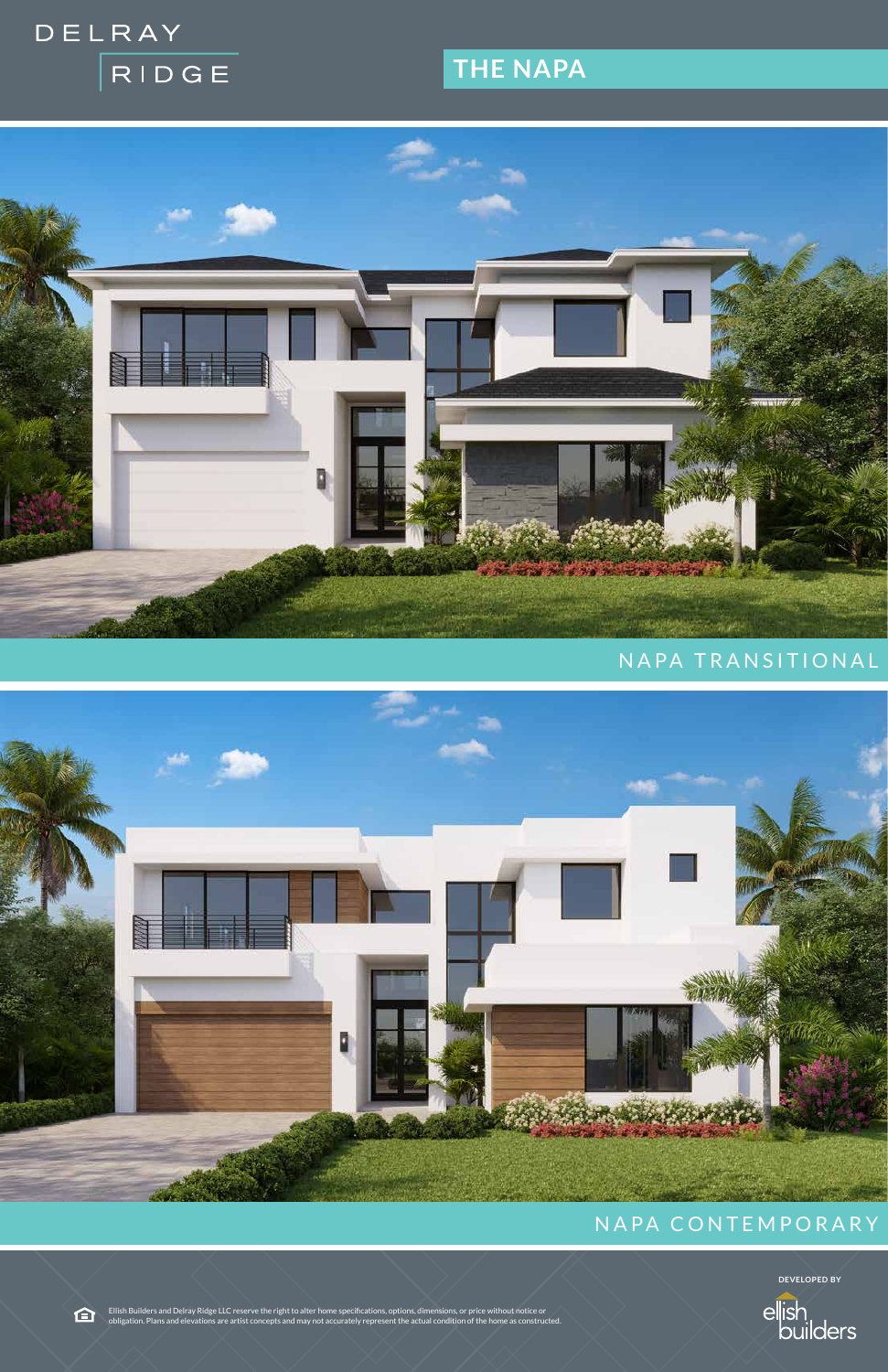



5 BEDROOMS | 5.5 BATHS | 3 CAR GARAGE | CLUB ROOM & LOFT | POOL | ELEVATOR | TOTAL SF: 6,628 OR 8,090 WITH BASEMENT | TOTAL AC SF: 5,113 OR 6,575 WITH BASEMENT



**DEVELOPED BY**

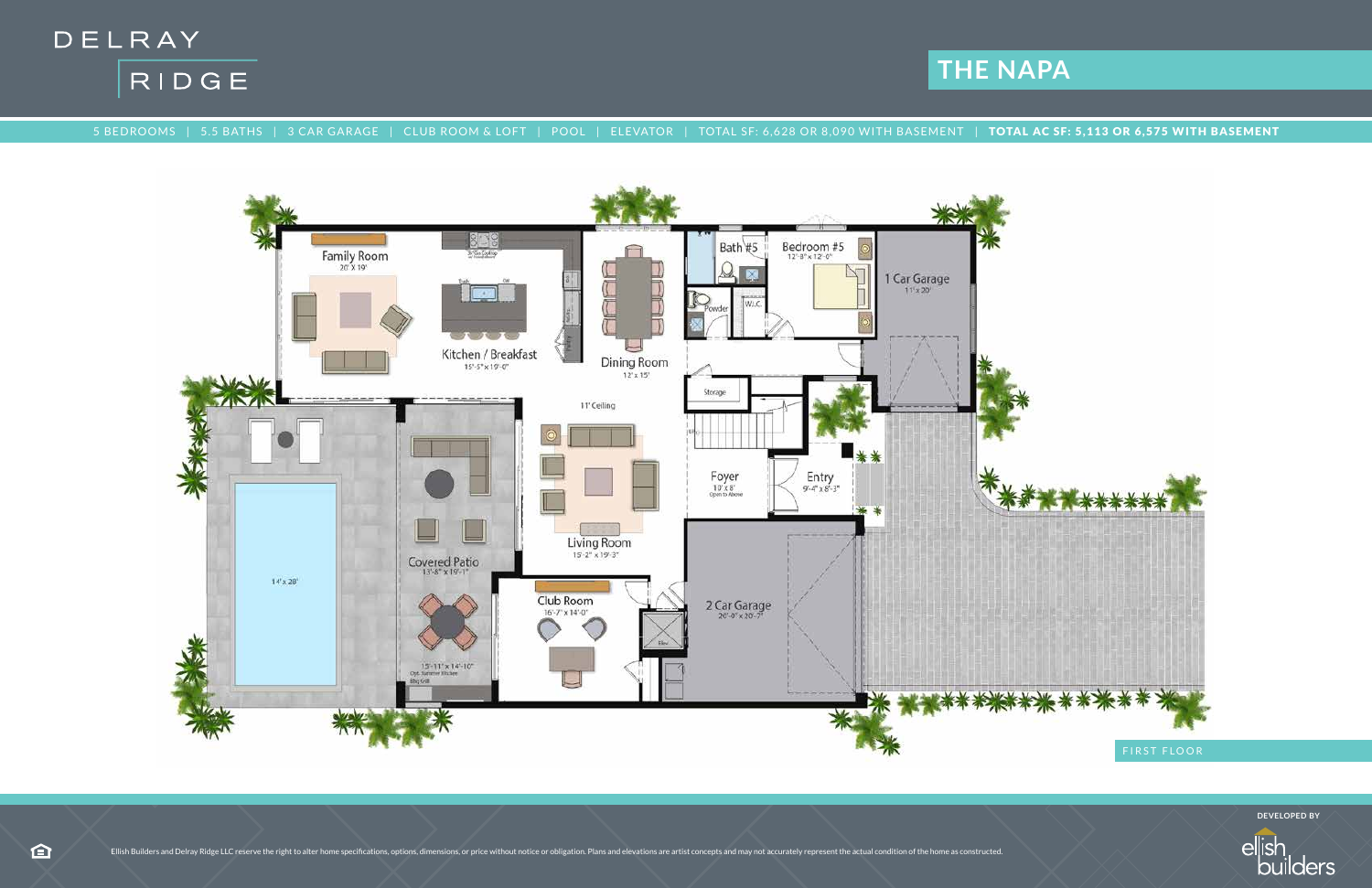



### 5 BEDROOMS | 5.5 BATHS | 3 CAR GARAGE | CLUB ROOM & LOFT | POOL | ELEVATOR | TOTAL SF: 6,628 OR 8,090 WITH BASEMENT | TOTAL AC SF: 5,113 OR 6,575 WITH BASEMENT





**DEVELOPED BY**